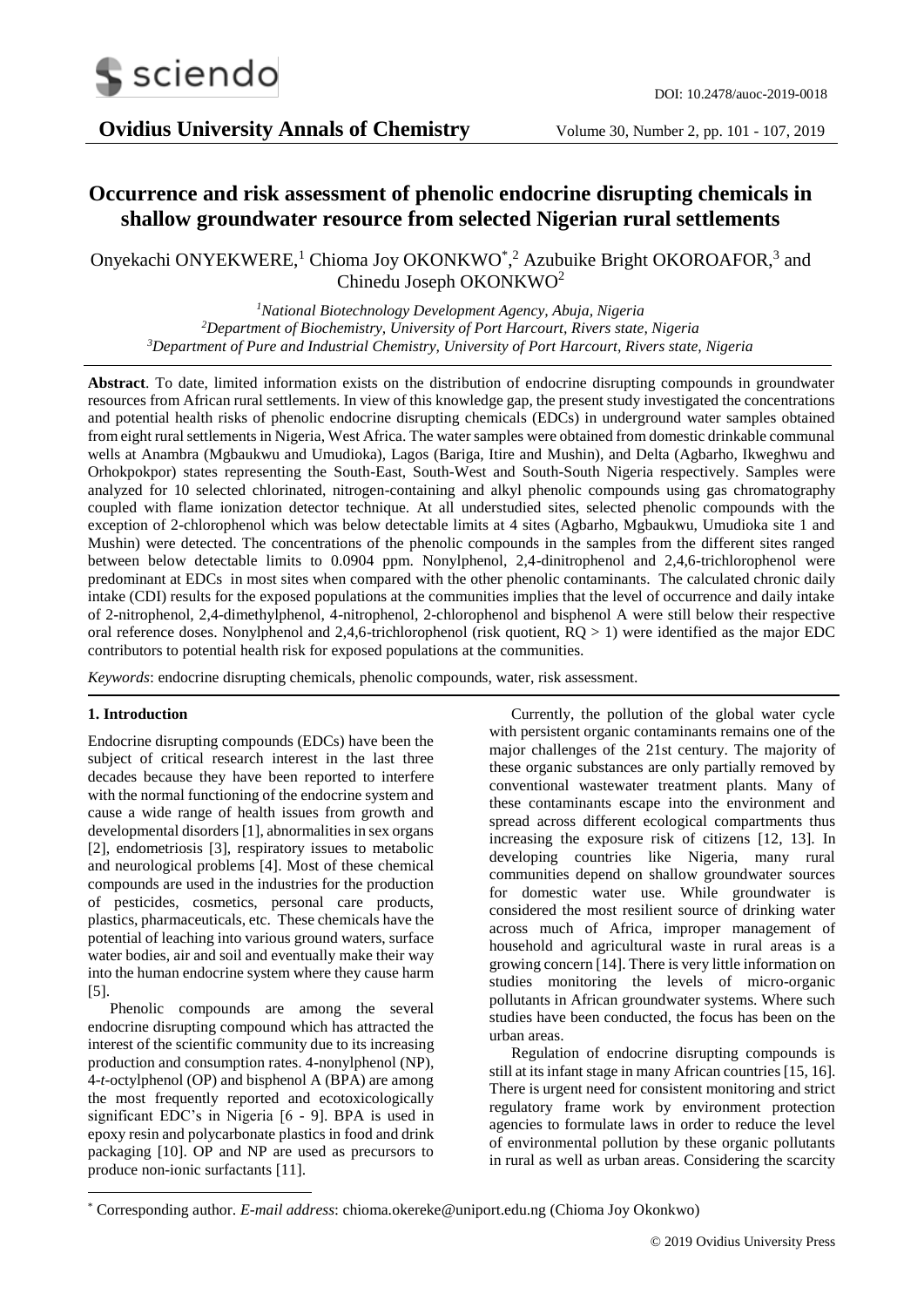of data on the occurrence and potential health risks of phenolic EDCs in shallow groundwater from Nigerian rural areas, this study aimed to monitor phenolic compounds in drinking well water samples obtained from selected rural settlements located in three Nigerian states (Delta, Lagos and Anambra) to ascertain the levels of concentration and possible health implications.

## **2. Experimental**

## *2.1. Description of study locations (Delta, Lagos and Anambra states)*

Three rural settlements (Agbarho, Ikweghwu and Orhokpokpor) located in Ughelli North local government area of Delta state, South-south Nigeria were selected for this study. Ughelli North is one of the oil producing locations in the state, and farming is the predominant occupation for the dwellers. Several oil spillages have been reported in this region, with the recent one which occurred in Warri North council area in 2018, which within 112 km away from the study area [17]. In Lagos state South-west Nigeria, Mushin, Itire and Bariga were selected as study locations. Lagos is the major hub of industrial and commercial activities in Nigeria and the largest city in West Africa. Mgbakwu and Umudioka rural settlements located in Anambra, South East Nigeria. These villages have smaller population size compared to the other study areas. Farming is the major preoccupation of the people. In all the eight communities selected (Table 1), the populace relies majorly on shallow groundwater for domestic use.

|   | <b>Site</b> | <b>State</b> | Latitude           | Longitude                    |
|---|-------------|--------------|--------------------|------------------------------|
|   | Agbarho     | Delta        | $05^{\circ}47'$ N  | $05^{\circ}52$ ' E           |
| 2 | Ikweghwu    | Delta        | $05^{\circ} 34' N$ | $05^{\circ} 53' E$           |
| 3 | Orhokpokpo  | Delta        | $05^{\circ} 36' N$ | $05^{\circ} 51' E$           |
| 4 | Mushin      | Lagos        | $06^{\circ}31'$ N  | $03^{\circ}21'$ E            |
| 5 | Itire       | Lagos        | $06^{\circ} 30' N$ | $03^{\circ} 19' E$           |
| 6 | Bariga      | Lagos        | $06^{\circ} 32' N$ | $03^{\circ} 51' E$           |
| 7 | Umudioka    | Anambra      | $06^{\circ} 13' N$ | $07^{\circ}3$ <sup>t</sup> E |
| 8 | Mgbakwu     | Anambra      | $06^{\circ} 16' N$ | $07^\circ$ 3' E              |

**Table 1.** Location of sampling sites.

#### *2.2. Sample collection*

Between June and July 2019, a total 8 shallow groundwater samples were collected. Samples were collected from the eight selected study areas. The samples were isolated from insect repellants, pharmaceutical products, colognes and other personal care products to avoid possible incidence of contaminations. All 8 samples were collected in a precleaned glass bottle and immediately transported in a cooler box with ice chests to the laboratory for analysis.

#### *2.3. Materials*

Except specified all reagents used in this study are of analytical grade purchased from Sigma Aldrich, UK.

*2.4. Sample extraction, clean-up and GC-FID analysis* Liquid-liquid extraction technique was performed based on a slightly modified work [28]. 100 mL of each sample was measured into a separatory funnel and 2 mL of concentrated sulfuric acid (H2SO4) was added to the measured sample.

Another 50 mL of acetone  $(CH_3COCH_3)$  was added, shaken and vented for five minutes. The sample was

allowed to separate into organic and aqueous layer. Then the organic layer was immediately transferred into a rotary evaporator and concentrated to 2 mL. Activated sodium sulfate  $(Na_2SO_4)$  was used to clean up the extract in a packed column and was concentrated to 1 mL, and 1 µL of the clean extract was injected into the Gas chromatograph - Flame Ionization Detector (GC/FID, Varian CP3800) for the separation of the phenol components in the column. Standard stock solutions of 4-nonylphenol (Sigma) and EPA 604-M phenols were prepared in methanol from pure analytical standards (Sigma-Aldrich).

The analytes were detected using the GC/FID peak identification software. The detection was enabled by identification of the appropriate retention time window for each compound in the calibration solutions. The quantification of the phenolic compounds of interest was possible from analytical calibration curves and the limits of detection for each analyte obtained according to the published procedure [8, 29]. The limits of detection (g/L) are as follows: 2-chlorophenol 0.041; 2 nitrophenol 0.044; 2,4-dimethylphenol 0.034; 2,4 dichlorophenol 0.046; 4-chloro-3-methyl phenol 0.042; 2,4,6-trichlorophenol 0.024, 2,4-dinitrophenol 0.22, 4 nitrophenol 0.18; bisphenol A 0.001; nonylphenol 0.002.

## *2.5. Chromatographic conditions*

Split less mode injection method was deployed and DB-5 ms capillary chromatographic columns of 30 m  $\times$  0.25 mm (inner diameter)  $\times$  0.25 µm (film thickness) was used. The injection port temperature was maintained at 260 ºC, while the column temperature was initially set at 100 ºC for 3 min, and was later increased to 270 ºC at 10 ºC/min interval, and maintained for 2 min; it was finally increased to 300 ºC at 10 ºC/min intervals and maintained for 2 min. The detector temperature was 280 ºC. The carrier gas was hydrogen while the make-up gas was air with flow rate of 10 mL/min.

#### *2.6. Human health risk assessment*

For the assessment of health risks through oral ingestion of the phenolic endocrine disrupting compounds in the drinking water, the chronic daily intake (CDI) and risk quotient (RQ) for each of the phenolic EDCs were calculated using the following mathematical relationships [18]:

$$
CDI = \frac{Cn \times IR}{BW} \tag{1}
$$

where *Cn* (mg/L) represents the concentration of each EDC in the water sample at test site; *BW* represents the average body weight (kg) assumed to 70 kg for an adult and 10 kg for a child; *IR* is the drinking water ingestion rate (L/day) (assumed to be 1 and 2 for children and adults respectively);

$$
RQ = \frac{cn}{DWEL} \tag{2}
$$

where DWEL is the Drinking Water Equivalent Level [19].

$$
DWEL = \frac{(ADI \times BW \times HQ)}{(DWI \times AB \times FOE)} \quad (3)
$$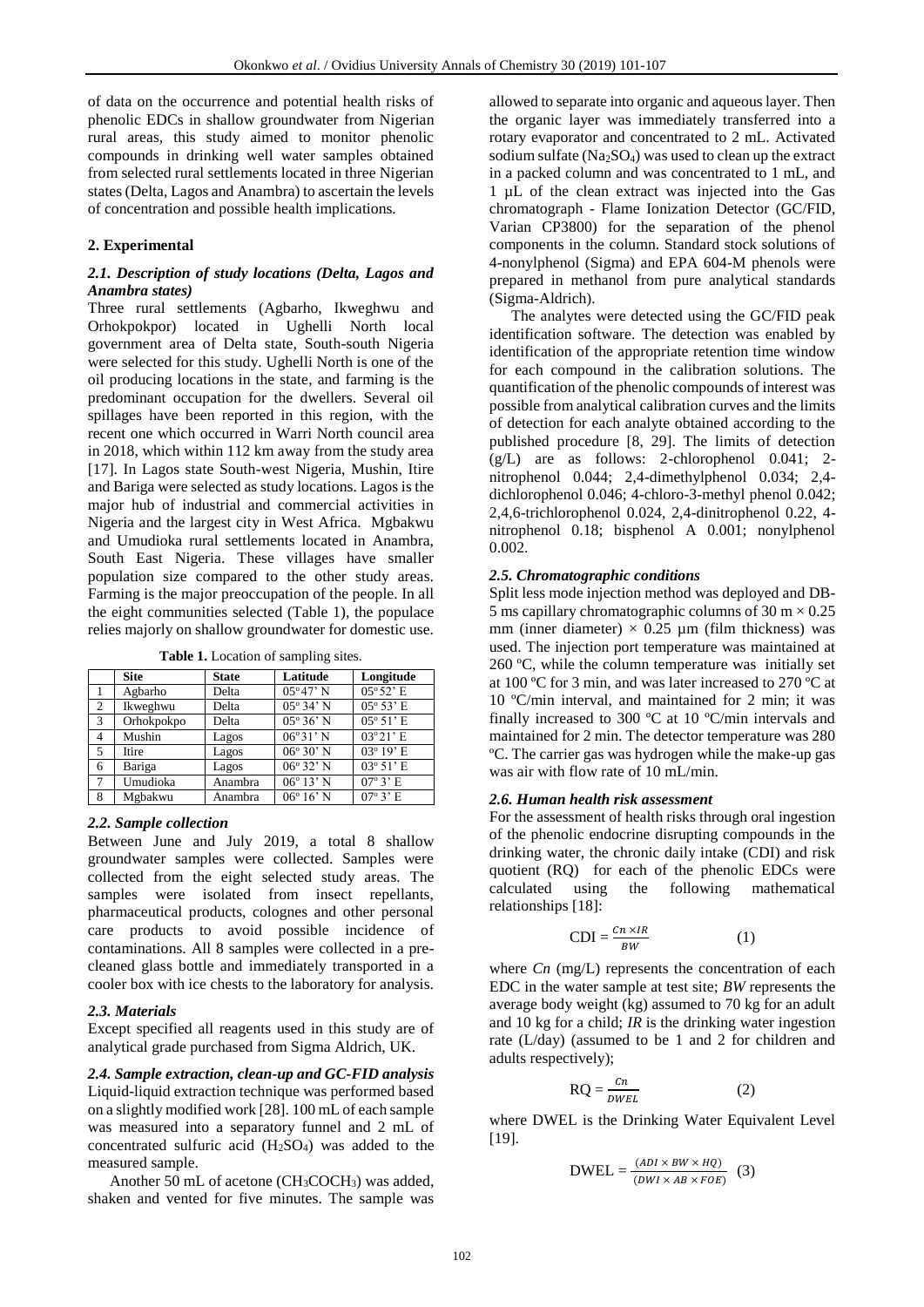where *ADI* is the acceptable daily intake (mg/kg/day); *HQ* is the hazard quotient, assumed to be 1; *DWI* indicates the drinking water intake (L/day); DWI rate of 1 L/day for infants and children (< 10 years of age) ad 2 L/day for adults ( $\geq 10$  years of age) was assumed. AB is the gastrointestinal absorption rate, assumed to be 1, and FOE represents the frequency of exposure (days/365 days), assumed to be 0.96 (350 days/365 days =  $0.96$ ) [20, 21].

An RQ value of  $> 1$  indicates there is a potential health risk to those exposed.

| <b>Table 2.</b> Estimated drinking water equivalent derivatives for |
|---------------------------------------------------------------------|
| the selected phenolic endocrine disruptors for risk quotient        |
| evaluation in the study $[19, 21]$ .                                |

| <b>Phenolic</b>                    | Acceptable<br>daily intake | <b>Drinking Water</b><br>Equivalent Level (mg/L) |         |  |
|------------------------------------|----------------------------|--------------------------------------------------|---------|--|
| <b>EDCs</b>                        | (mg/kg/day)                | adult                                            | child   |  |
| 2-nitrophenol                      | 0.008                      | 0.292                                            | 0.083   |  |
| $2,4-$<br>dimethylphenol           | 0.02                       | 0.729                                            | 0.208   |  |
| $2.4-$<br>dichlorophenol           | 0.003                      | 0.109                                            | 0.031   |  |
| $4$ -chloro- $3$ -<br>methylphenol | <b>NA</b>                  | <b>ID</b>                                        | ID      |  |
| $2,4,6-$<br>trichlorophenol        | 0.0003                     | 0.011                                            | 0.003   |  |
| $2.4 -$<br>dinitrophenol           | 0.002                      | 0.073                                            | 0.208   |  |
| 4-nitrophenol                      | 20                         | 729.167                                          | 208.333 |  |
| Nonylphenol                        | 0.0005                     | 0.002                                            | 0.005   |  |
| <b>Bisphenol</b><br>A<br>(BPA)     | 0.05                       | 1.823                                            | 0.521   |  |
| 2-chlorophenol                     | 0.005                      | 0.182                                            | 0.052   |  |

*NA- no available data*

*ID- Insufficient data to derive value*

### **3. Results and discussion**

## *3.1. Levels and distribution of phenolic EDCs in the shallow groundwater samples*

The concentrations and distribution of phenolic EDC's in the various well water samples from the eight communities in this study are presented in Tables 3 to 5. The frequency of detection was 50% for 2-chlorophenol and 100% for the other phenolic contaminants in the shallow groundwater samples. The results from Table 3 showed that the concentrations of the phenolic compounds ranged from below detectable limits to 0.0904 ppm in the samples from the Delta study<br>location. Nonylphenol (0.0903 ppm), 2.4.6-Nonylphenol  $(0.0903$  ppm),  $2,4,6$ trichlorophenol (0.0904 ppm) and 2-nitrophenol (0.0087 ppm) were the predominant EDCs in the samples from Agbarho, Ikweghwu and Orhokpokpor villages respectively. The high levels of 2-nitrophenol and 2,4,6 trichlorophenol in the water source could be attributed to the agricultural activities and the usage of pesticides by the local resource farmers in this community who majorly cultivate cassava and fluted pumpkins. These pesticides leach through the soils into the ground water over time. The incessant use of pesticides for agricultural purposes has led to the increased level of organic pollution in the soil, water and air [22]. Nonylphenol has attracted attention due to its prevalence in the environment and its potential role as an endocrine disruptor and xenoestrogen, due to its ability to act with estrogen-like activity. It functions as a primary

intermediate in the production of the non-ionic surfactants, nonylphenol exthoxylates used in the production of pesticides, paints and personal care products. The ground water samples investigated at some sites in the Hamdan city of western Iran revealed that nonylphenol and bisphenol A were found to be in the ranges of 0.001 ng/L to 0.9 ng/L [23]. Samples from Mgbaukwu and Umudioka (Table 4) did not yield 2 chlorophenol in detectable levels. 4-nitrophenol was the highest occurring phenolic contaminant with values of 0.0774 ppm and 0.2040 ppm at Mgbaukwu and Umudioka respectively. 4-Nitrophenol is an intermediate in the synthesis of paracetamol. It is also used as the precursor for the preparation of phenetidine and acetophenetidine, which serve as indicators, and raw materials for fungicides [24]. Human exposure to 4 nitrophenol can result to irritation of the skin, eyes and the gastrointestinal tract [25].

At the three study sites from Lagos, 2,4 dinitrophenol (0.0554 ppm), 2-nitrophenol (0.0077 ppm) and 2,4-dichlorophenol (0.0111 ppm) were the phenolic contaminants with the highest concentration in the groundwater from Mushin, Itire and Bariga sites respectively. Nonylphenol (0.0409 ppm) was the second predominant phenolic contaminant at the Mushin site. Other phenolic EDCs were at much lower concentrations in Itire and Bariga sites. Agricultural activities are almost nonexistent in the rural areas of Lagos state due to increased urbanization. So the presence of these phenolic contaminants can be attributed to the heavy industrial presence scattered all around Lagos and its environs. Some of these industries makes use of phenols and its derivatives in the production of various items. Lagos is the major commercial hub in Nigeria. Phenols are known to be released in the air via its production and use in phenolic resins and organic synthesis which eventually settle on soil surfaces and leach into underground water. A similar study [26] at some underground water sites in Aurangabad city in India revealed much lower concentrations of 4-nitrophenol, 4-chloro-3 methylphenol, 2-chlorophenol, 2,4-dinitrophenol and 2,4,6-trichlorophenols and the values ranged from 3 ng/L to 17 ng/L when compared to the present study. In the light of the present result, it is suggested that proper measures for the management of agricultural and industrial wastes be adopted to preserve the groundwater resource especially in rural areas.

**Table 3.** Concentrations (ppm) of selected phenolic contaminants in underground well water samples collected from Agbarho, Ikweghwu and Orhokpokpor villages in Delta state.

| Sample sites/<br><b>Contaminants</b> | Agbarho | Ikweghwu | Orhokpokpor |
|--------------------------------------|---------|----------|-------------|
| 2-nitrophenol                        | 0.0257  | 0.0125   | 0.0087      |
| 2,4-dimethylphenol                   | 0.0258  | 0.0239   | 0.0001      |
| 2,4-dichlorophenol                   | 0.0251  | 0.0492   | 0.0084      |
| 4-chloro-<br>3-methylphenol          | 0.0267  | 0.0559   | 0.0000      |
| 2,4,6<br>trichlorophenol             | 0.0194  | 0.0904   | 0.0002      |
| 2,4-dinitrophenol                    | 0.0870  | 0.0231   | 0.0037      |
| 4-nitrophenol                        | 0.0185  | 0.0224   | 0.0002      |
| Nonylphenol                          | 0.0903  | 0.0213   | 0.0001      |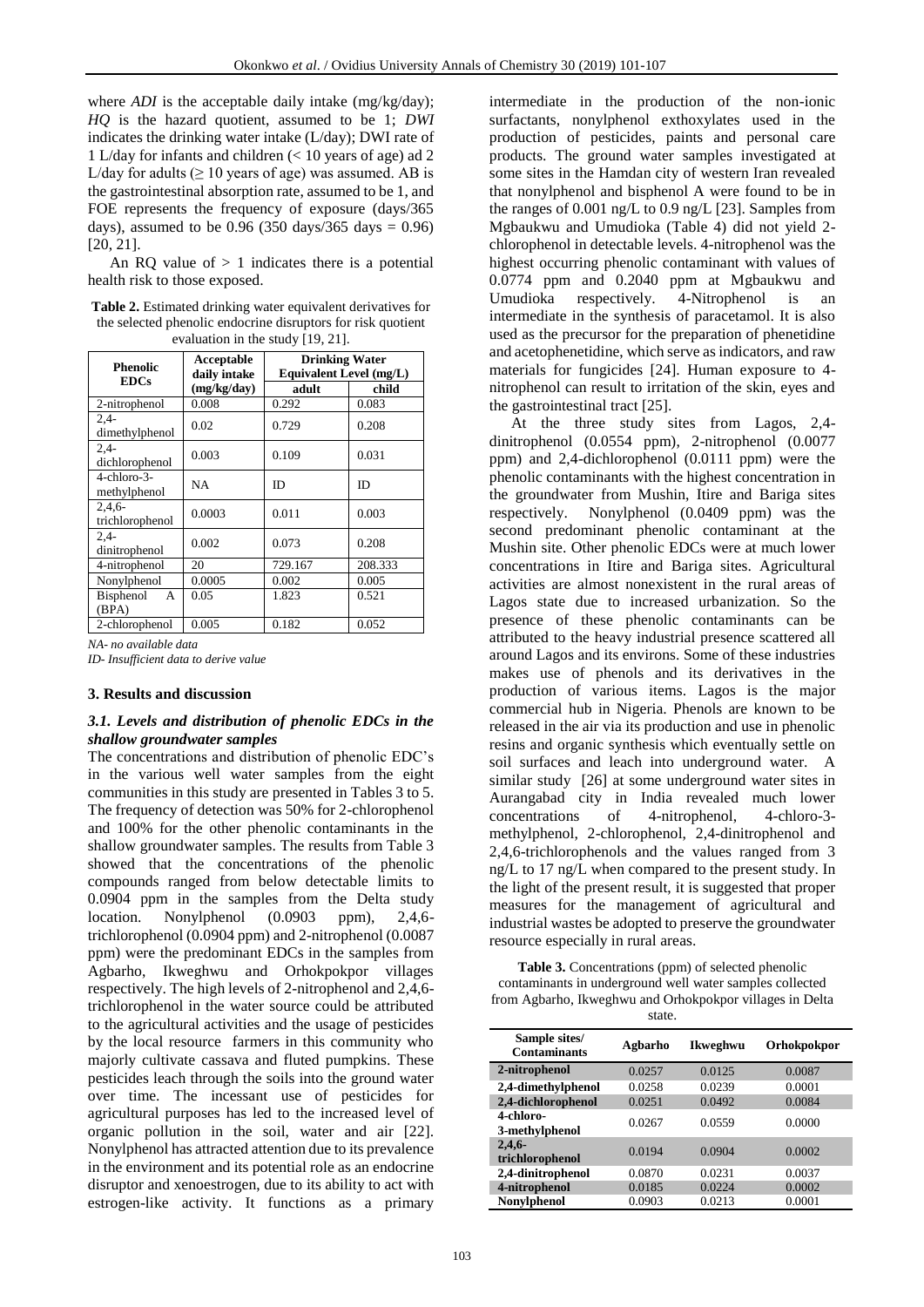| Sample sites/<br><b>Contaminants</b> | Agbarho | Ikweghwu | Orhokpokpor |  |
|--------------------------------------|---------|----------|-------------|--|
| <b>Bisphenol A (BPA)</b>             | 0.0810  | 0.0032   | 0.0027      |  |
| 2-chlorophenol                       | BDI.    | 0.0046   | 0.0009      |  |

*BDL=below detectable limit*.

**Table 4.** Concentrations (ppm) of phenolic contaminants in underground well water samples collected from Mgbaukwu, and Umdioka villages in Anambra state.

| Sample sites/<br><b>Contaminants</b> | Mgbaukwu | Umudioka |
|--------------------------------------|----------|----------|
| 2-nitrophenol                        | 0.0111   | 0.0106   |
| 2,4-dimethylphenol                   | 0.0248   | 0.0130   |
| 2,4-dichlorophenol                   | 0.0205   | 0.0189   |
| 4-chloro-3-methylphenol              | 0.0231   | 0.0265   |
| 2,4,6-trichlorophenol                | 0.0739   | 0.0493   |
| 2,4-dinitrophenol                    | 0.0509   | 0.0478   |
| 4-nitrophenol                        | 0.0774   | 0.2040   |
| <b>Nonylphenol</b>                   | 0.0570   | 0.0037   |
| <b>Bisphenol A (BPA)</b>             | 0.0122   | 0.0118   |
| 2-chlorophenol                       | BDL      | BDL      |

*BDL= below detectable limit*

**Table 5.** Concentrations (ppm) of phenolic contaminants in underground well water samples collected from Mushin, Itire and Bariga villages in Lagos state.

| <b>Sample Sites/</b><br><b>Contaminants</b> | <b>Mushin</b> | <b>Itire</b> | <b>Bariga</b> |
|---------------------------------------------|---------------|--------------|---------------|
| 2-nitrophenol                               | 0.0188        | 0.0077       | 0.0003        |
| 2,4-dimethylphenol                          | 0.0248        | 0.0004       | 0.0001        |
| 2,4-dichlorophenol                          | 0.0201        | 0.0056       | 0.0111        |
| 4-chloro-3-methylphenol                     | 0.0222        | 0.0012       | 0.0001        |
| 2,4,6-trichlorophenol                       | 0.0336        | 0.0003       | 0.0001        |
| 2,4-dinitrophenol                           | 0.0554        | 0.0072       | 0.0042        |

| <b>Sample Sites/</b><br><b>Contaminants</b> | Mushin | <b>Itire</b> | <b>Bariga</b> |
|---------------------------------------------|--------|--------------|---------------|
| 4-nitrophenol                               | 0.0360 | 0.0006       | 0.0002        |
| Nonylphenol                                 | 0.0409 | 0.0001       | 0.0002        |
| <b>Bisphenol A (BPA)</b>                    | 0.0084 | 0.0018       | 0.0004        |
| 2-chlorophenol                              | RDL    | 0.0012       | 0.0019        |

*BDL= below detectable limit*

## *3.2. Human Health risk assessment of the phenolic EDCs*

Tables 6-8 show the CDI via oral exposure for children and adult populations of the eight selected communities in the study. The calculated CDI results for the exposed populations at the communities implies that the level of occurrence and daily intake of 2-nitrophenol, 2,4 dimethylphenol, 4-nitrophenol, 2-chlorophenol and bisphenol A were still below their respective oral reference doses [21]. CDI values ranged from BDL to 0.02040 and BDL to 0.00258 mg/kg/day for children and adult populations respectively. For the adult population, nonylphenol (0.00258), 2,4,6 trichlorophenol (0.00258), 2-nitrophenol (0.00025), 4 nitrophenol (0.00221), 2,4-dinitrophenol (0.00158), 4 nitrophenol (0.00538), 2-nitrophenol (0.00022), 2,4 dichlorophenol (0.00032) had the highest CDI among the selected phenolic contaminants in the groundwater from Agbarho, Ikweghe, Orhokpokpo, Mgbaukwu, Mushin, Umudioka, Itire and Bariga communities respectively. Higher CDI values were observed for children. This is a future health concern as children have longer exposure duration [18].

| Table 6. Chronic daily intake (CDI) for Agbarho, Ikweghe and Orhokpokpo communities. |  |
|--------------------------------------------------------------------------------------|--|
|                                                                                      |  |

| <b>Phenolic EDCs</b>    | Agbarho |            | <b>Ikweghe</b> |         | Orhokpokpor |         |
|-------------------------|---------|------------|----------------|---------|-------------|---------|
|                         | child   | adult      | child          | adult   | child       | adult   |
| 2-nitrophenol           | 0.00257 | 0.00073    | 0.00125        | 0.00036 | 0.00870     | 0.00025 |
| 2,4-dimethylphenol      | 0.00258 | 0.00074    | 0.00239        | 0.00068 | 0.00001     | 0.00000 |
| 2,4-dichlorophenol      | 0.00251 | 0.00072    | 0.00492        | 0.00141 | 0.00084     | 0.00024 |
| 4-chloro-3-methylphenol | 0.00267 | 0.00076    | 0.00559        | 0.00160 | 0.00001     | 0.00001 |
| 2,4,6-trichlorophenol   | 0.00194 | 0.00055    | 0.00904        | 0.00258 | 0.00002     | 0.00001 |
| 2,4-dinitrophenol       | 0.00870 | 0.00249    | 0.00231        | 0.00066 | 0.00037     | 0.00012 |
| 4-nitrophenol           | 0.00185 | 0.00053    | 0.00224        | 0.00064 | 0.00002     | 0.00001 |
| <b>Nonylphenol</b>      | 0.00903 | 0.00258    | 0.00213        | 0.00061 | 0.00001     | 0.00001 |
| <b>Bisphenol A</b>      | 0.00810 | 0.00231    | 0.00032        | 0.00009 | 0.00027     | 0.00008 |
| 2-chlorophenol          | BDL     | <b>BDL</b> | 0.00046        | 0.00013 | 0.00009     | 0.00003 |

**Table 7.** Chronic daily intake (CDI) for Mgbaukwu and Umudioka communities.

| <b>Phenolic EDCs</b>           |         | <b>Mgbakwu</b> | Umudioka |         |  |
|--------------------------------|---------|----------------|----------|---------|--|
|                                | child   | adult          | child    | adult   |  |
| 2-nitrophenol                  | 0.00111 | 0.00032        | 0.00106  | 0.00030 |  |
| 2,4-dimethylphenol             | 0.00248 | 0.00071        | 0.00130  | 0.00037 |  |
| 2,4-dichlorophenol             | 0.00205 | 0.00059        | 0.00189  | 0.00054 |  |
| $4$ -chloro-3-<br>methylphenol | 0.00231 | 0.00066        | 0.00265  | 0.00076 |  |
| 2,4,6-trichlorophenol          | 0.00739 | 0.00211        | 0.00493  | 0.00141 |  |
| 2,4-dinitrophenol              | 0.00509 | 0.00145        | 0.00479  | 0.00137 |  |
| 4-nitrophenol                  | 0.00774 | 0.00221        | 0.02040  | 0.00583 |  |
| Nonylphenol                    | 0.00570 | 0.00163        | 0.00037  | 0.00011 |  |
| <b>Bisphenol A</b>             | 0.00122 | 0.00035        | 0.00118  | 0.00034 |  |
| 2-chlorophenol                 | BDL     | BDL            | BDL      | BDL     |  |

Table 8. Chronic daily intake (CDI) for Mushin, Itire and Bariga communities.

| <b>Phenolic EDCs</b> | <b>Mushin</b> |         | Itire   |         | Bariga  |         |
|----------------------|---------------|---------|---------|---------|---------|---------|
|                      | child         | adult   | child   | adult   | child   | adult   |
| 2-nitrophenol        | 0.00188       | 0.00054 | 0.00077 | 0.00022 | 0.00003 | 0.00001 |
| 2,4-dinitrophenol    | 0.00248       | 0.00071 | 0.00004 | 0.00001 | 0.00001 | 0.00001 |
| 2,4-dichlorophenol   | 0.00201       | 0.00057 | 0.00056 | 0.00016 | 0.00111 | 0.00032 |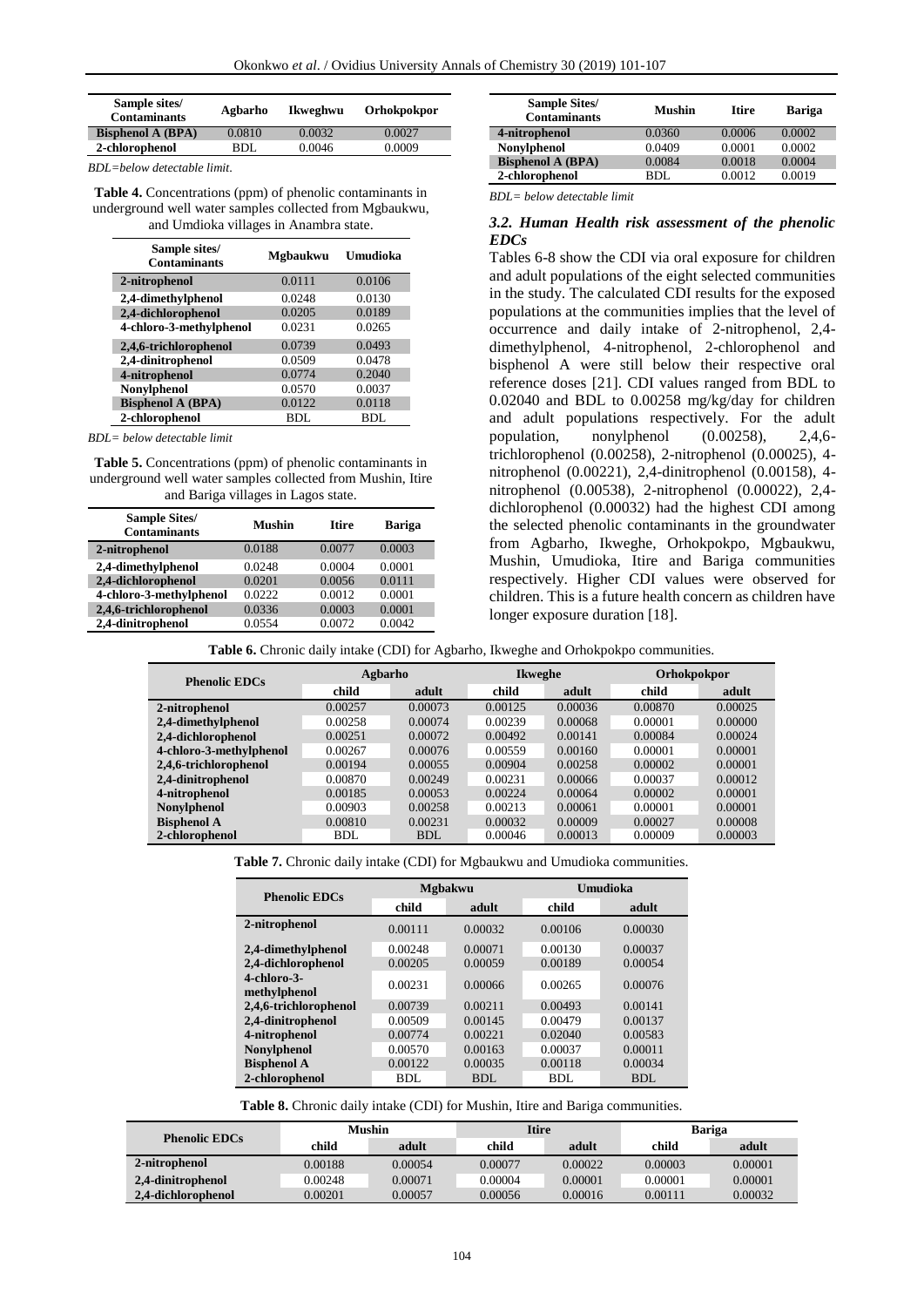| <b>Phenolic EDCs</b>    | <b>Mushin</b> |            | <b>Itire</b> |          | <b>Bariga</b> |         |
|-------------------------|---------------|------------|--------------|----------|---------------|---------|
|                         | child         | adult      | child        | adult    | child         | adult   |
| 4-chloro-3-methylphenol | 0.00222       | 0.00063    | 0.00012      | 0.00003  | 0.00001       | 0.00001 |
| 2,4,6-trichlorophenol   | 0.00336       | 0.00096    | 0.00003      | 0.00001  | 0.00001       | 0.00001 |
| 2,4-dinitrophenol       | 0.00554       | 0.00158    | 0.00072      | 0.00021  | 0.00042       | 0.00012 |
| 4-nitrophenol           | 0.00360       | 0.00103    | 0.00006      | 0.00002  | 0.00002       | 0.00001 |
| <b>Nonviphenol</b>      | 0.00409       | 0.00117    | 0.00001      | 0.000003 | 0.00002       | 0.00010 |
| <b>Bisphenol A</b>      | 0.00084       | 0.00024    | 0.00018      | 0.00005  | 0.00004       | 0.00001 |
| 2-chlorophenol          | <b>BDL</b>    | <b>BDL</b> | 0.00012      | 0.00003  | 0.00019       | 0.00005 |

**Table 9.** Risk quotient for Agbarho, Ikweghwu and Orhokpokpor communities

| <b>Phenolic EDCs</b>    | Agbarho    |            |         | Ikweghwu |        | Orhokpokpor |  |
|-------------------------|------------|------------|---------|----------|--------|-------------|--|
|                         | adult      | child      | adult   | child    | adult  | child       |  |
| 2-nitrophenol           | 0.0880     | 0.3096     | 0.0428  | 0.1506   | 0.0298 | 0.1048      |  |
| 2,4-dimethylphenol      | 0.0354     | 0.1240     | 0.0328  | 0.1149   | 0.0001 | 0.0005      |  |
| 2,4-dichlorophenol      | 0.2303     | 0.8097     | 0.4514  | 1.5871   | 0.0771 | 0.2709      |  |
| 4-chloro-3-methylphenol | N/A        | N/A        | N/A     | N/A      | N/A    | N/A         |  |
| 2,4,6-trichlorophenol   | 1.7636     | 6.4667     | 8.2100  | 30.1333  | 0.0182 | 0.0667      |  |
| 2,4-dinitrophenol       | 1.1912     | 0.3164     | 1.7769  | 0.1111   | 0.0507 | 0.0178      |  |
| 4-nitrophenol           | 0.0000     | 0.0000     | 0.0000  | 0.0001   | 0.0001 | 0.0000      |  |
| <b>Nonylphenol</b>      | 45.1500    | 18.0600    | 10.6500 | 4.2600   | 0.0500 | 0.0200      |  |
| <b>Bisphenol A</b>      | 0.0444     | 0.1555     | 0.0018  | 0.0061   | 0.0015 | 0.0052      |  |
| 2-chlorophenol          | <b>BDL</b> | <b>BDL</b> | 0.0253  | 0.0885   | 0.0049 | 0.0173      |  |

|  |  |  |  |  | Table 10. Risk quotient for Mgbaukwu and Umudioka sites. |  |
|--|--|--|--|--|----------------------------------------------------------|--|
|--|--|--|--|--|----------------------------------------------------------|--|

| <b>Phenolic EDCs</b>    |            | <b>Mgbaukwu</b> |        | Umudioka |  |  |
|-------------------------|------------|-----------------|--------|----------|--|--|
|                         | adult      | child           | adult  | child    |  |  |
| 2-nitrophenol           | 0.0380     | 0.1337          | 0.0363 | 0.1277   |  |  |
| 2,4-dimethylphenol      | 0.0340     | 0.1192          | 0.0178 | 0.0625   |  |  |
| 2,4-dichlorophenol      | 0.1881     | 0.66513         | 0.1734 | 0.6097   |  |  |
| 4-chloro-3-methylphenol | N/A        | N/A             | N/A    | N/A      |  |  |
| 2,4,6-trichlorophenol   | 6.7182     | 24.6333         | 4.4818 | 16.4333  |  |  |
| 2,4-dinitrophenol       | 0.6973     | 0.2447          | 0.6548 | 0.2298   |  |  |
| 4-nitrophenol           | 0.0001     | 0.0004          | 0.0003 | 0.0009   |  |  |
| <b>Nonvlphenol</b>      | 28.5000    | 11.4000         | 1.8500 | 0.7400   |  |  |
| <b>Bisphenol A</b>      | 0.0067     | 0.0234          | .0065  | 0.0234   |  |  |
| 2-chlorophenol          | <b>BDL</b> | BDL             | BDL    | BDL      |  |  |

| Table 11. Risk quotient for Mushin, Itire and Bariga communities. |  |  |  |
|-------------------------------------------------------------------|--|--|--|
|                                                                   |  |  |  |

| <b>Phenolic EDCs</b>    | <b>Mushin</b> |            |         | <b>Itire</b> |          | <b>Bariga</b> |  |
|-------------------------|---------------|------------|---------|--------------|----------|---------------|--|
|                         | adult         | child      | adult   | child        | adult    | child         |  |
| 2-nitrophenol           | 0.0644        | 0.2265     | 0.02645 | 0.0928       | 0.0010   | 0.0036        |  |
| 2,4-dimethylphenol      | 0.0340        | 0.1192     | 0.0005  | 0.0019       | $\Omega$ | $\Omega$      |  |
| 2,4-dichlorophenol      | 0.1844        | 0.6484     | 0.0514  | 0.1806       | 0.1018   | 0.3581        |  |
| 4-chloro-3-methylphenol | N/A           | N/A        | N/A     | N/A          | N/A      | N/A           |  |
| 2,4,6-trichlorophenol   | 3.0545        | 11.2000    | 0.0272  | 0.1000       | $\Omega$ | $\Omega$      |  |
| 2,4-dinitrophenol       | 0.7589        | 0.2663     | 0.0986  | 0.0346       | 0.0575   | 0.0202        |  |
| 4-nitrophenol           | 0.0000        | 0.0002     | 0.0000  | 0.0000       | 0.0000   | 0.0000        |  |
| <b>Nonylphenol</b>      | 20.4500       | 8.1800     | 0.0200  | 0.0200       | 0.1000   | 0.0400        |  |
| <b>Bisphenol A</b>      | 0.0046        | 0.0161     | 0.0009  | 0.0002       | 0.0002   | 0.0008        |  |
| 2-chlorophenol          | <b>BDL</b>    | <b>BDL</b> | 0.0231  | 0.0104       | 0.0104   | 0.0365        |  |

The results for the calculated risk quotients for the children and adult populations at the communities in the study are presented in Tables 9-11. It was observed that at the Agbarho, Ikweghe, Mgbaukwu, Umudioka and Mushin sites, the children and adult population may be at potential risk of nonylphenol and 2,4,6 trichlorophenol related toxicity. The risk quotient values for both phenolic contaminants were greater than 1 in all cases. This indicates that drinking the raw groundwater from these sites without any form of treatment is unsafe. The risk quotient for the children was higher for children at all eight communities. This is similar to other reported results [27] that in early life stage (infants and children, birth to  $< 12$  months and 1 to  $< 11$  years of age, respectively) RQs could be approximately 6 times greater than the RQs for adulthood  $(\geq 21)$  years of age). The present results thus indicate that nonylphenol and 2,4,6-trichlorophenol are the major EDC contributors to

potential health risk for exposed populations at the communities.

#### **4. Conclusions**

This study has shown the groundwater quality in the selected rural areas was seriously threatened by the presence of significant concentrations of phenolic EDCs. Although CDI for some of the phenolic EDCs (2 nitrophenol, 2,4-dimethylphenol, 4-nitrophenol, 2 chlorophenol and bisphenol A) at the communities fell below the USEPA oral reference dose, the RQs for nonylphenol and 2,4,6-trichlorophenol were above 1 for the exposed children and adult populations. This result raises serious concern over the status of EDC pollution in Nigerian groundwater resource. Thus, there is need for strict environment regulations by various health and environment agencies on the production and use of phenolic compounds and also to continuously monitor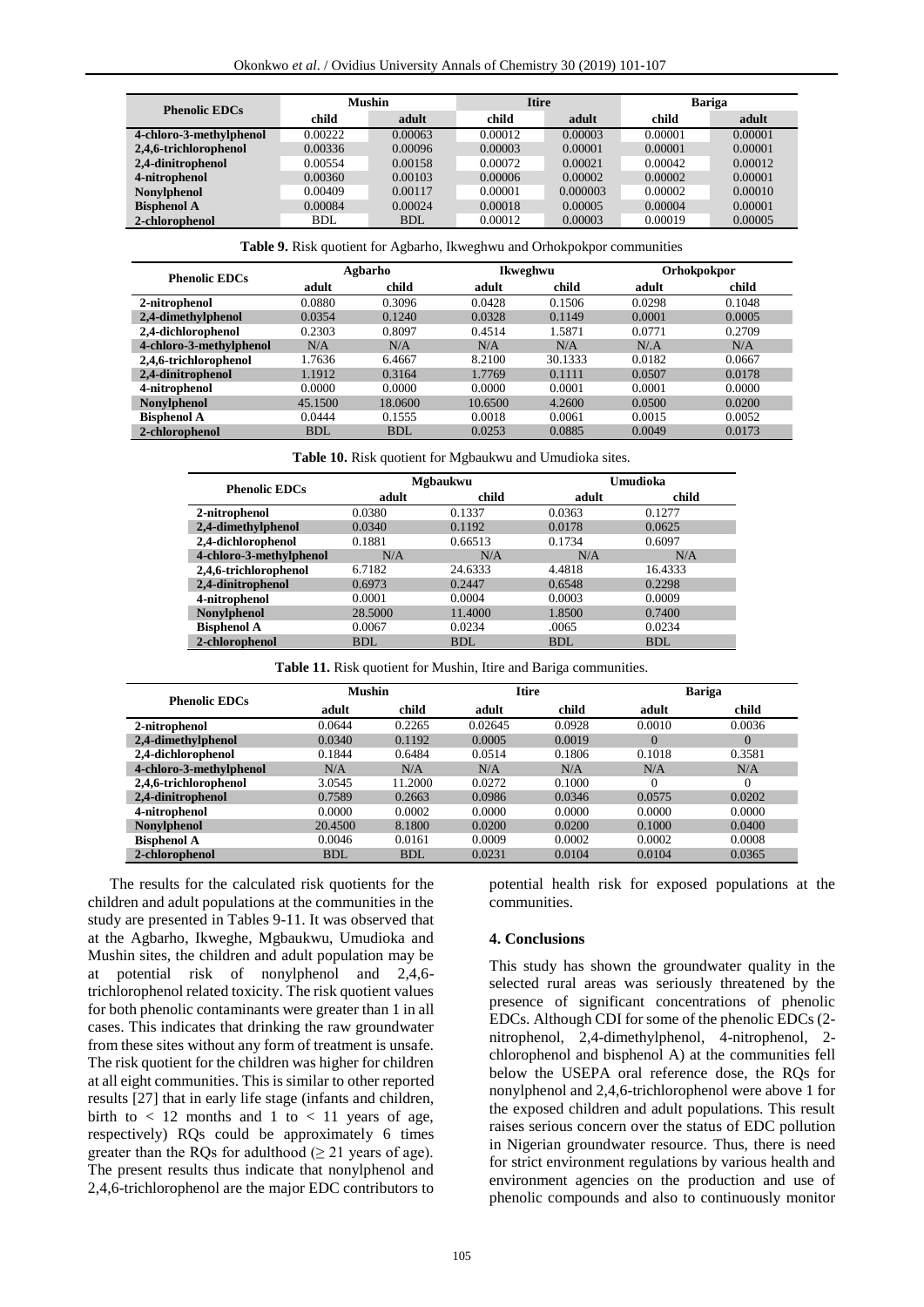the levels of phenolic chemicals in the underground water as long term exposure may cause serious health hazards.

## **Conflict of interest**

The authors declare that there is no conflict of interest.

## **References**

- [1]. K.E. Pelch, J.M. Beeman, B.A. Niebruegge, S.R. Winkeler, S.C. Nagel, Endocrine-disrupting chemicals (EDCs) in mammals. In: Hormones and Reproduction of Vertebrates; Elsevier, Amsterdam 2011, pp. 329–371.
- [2]. H.B. Patisaul, Endocrine Disruption of Vasopressin Systems and Related Behaviors, Front. Endocrinol. (Lausanne) 19 (2017) 134.
- [3]. H. Gao, B. Yang, N. Li, L. Feng, X. Shi, W. Zhao, S. Liu, Bisphenol A and hormone-associated cancers: current progress and perspectives, Medicine (Baltimore) 94 (2005) e211.
- [4]. M. Czerska, M. Zieliski, J. Kamiska, D. Ligocka, Effect of polybrominated diphenyl ethers on thyroid hormone, neurodevelopment and fertility in rodents and humans, Int. J. Occup. Med. Environ. Health 26 (2013) 498-510.
- [5]. T.T. Schug, A.F. Johnson, L.S. Birnbaum, T. Colborn, L.J. Guillette, D.P. Crews, T. Collins, A.M. Soto, F.S. Vom-Saal, J.A. McLachlan, C. Sonnenschein, J.J Heindel, Minireview: Endocrine disruptors, past lessons and future directions, Mol. Endocrin. 30 (2016) 833–84.
- [6]. A. Arukwe, T. Eggen, M. Moder, Solid waste deposits as a significant source of contaminants of emerging concern to the aquatic and terrestrial environments - a developing country case study from Owerri, Nigeria, Sci. Total Environ. 438 (2012) 94-102.
- [7]. A.A. Oketola, T.K. Fagbemigun, Determination of nonylphenol, octylphenol and bisphenol-A in water and sediments of two major river Lagos, Nigeria, J. Environ. Prot. 4 (2013) 38-45.
- [8]. E.J. Inam, N. Offiong, S. Kang, P. Yang, J. Essien, Assessment of the occurrence and risks of emerging organic pollutants (EOPs) in Ikpa River Basin freshwater ecosystem, Niger Delta-Nigeria, Bull. Environ. Contam. Toxicol. 95 (2015) 624- 631.
- [9]. E.J. Inam, I.M. Nwoke, E.D. Udosen, N. Offiong, Ecological risks of phenolic endocrine disrupting compounds in an urban tropical river, Environ. Sci. Poll. Res. 26 (2019) 21589-21597.
- [10]. J.A. Rogers, L. Metz, Y.V. Wee, Review: endocrine disrupting chemicals and immune responses: a focus on bisphenol-A and its potential mechanisms, Mol. Immunol. 53 (2013) 421–430.
- [11]. Y. Jie, Y. Jin, L. Ya, M. Yang, L. Wenmei, Y. Yu, H. Liting, X. Jie, The adverse effects of chronic low dose exposure to nonylphenol on type 2 diabetes mellitus in high sucrose-high fat diet treated rats, Islets 10 (2018) 1-9.
- [12]. M.J. Focazio, D.W. Kolpin, K.K. Barnes, E.T. Furlong, M.T. Meyer, S.D. Zaugg, L.B. Barber, M.E. Thurman, A national reconnaissance for pharmaceuticals and other organic wastewater contaminants in the United States—II) untreated drinking water sources, Sci. Total Environ. 402 (2008) 201–216.
- [13]. S.W. Nam, B.I. Jo, Y. Yoon, K.D. Zoh, Occurrence and removal of selected micropollutants in a water treatment plant, Chem. 95 (2014) 156–165.
- [14]. F. Wang, J. Huisman, C.E. Meskers, M. Schluep, A. Stevels, C. Hagelüken, The best-of-2-worlds philosophy: developing local dismantling and global infrastructure network for sustainable ewaste treatment in emerging economies, Waste Manag. 32 (2012) 2134–2146.
- [15]. N. Milic, M. Milanovic, N.J. Letic, M.T. Sekulic, J. Radonic, I. Mihajlovic, M.V. Miloradov, Occurrence of antibiotics as emerging contaminant substances in aquatic environment, Int. J. Environ. Health Res. 23 (2013) 296–310.
- [16]. M. Gavrilescu, K. Demnerova, J. Aamand, S. Agathos, F. Fava, Emerging pollutants in the environment: present and future challenges in biomonitoring, ecological risks and bioremediation. New Biotechnol. 32 (2015) 147– 156.
- [17]. C. Enegide, C. Chukwuma, Oil spillage and heavy metals toxicity risk in the Niger Delta, Nigeria. J. Health Poll. 8 (2018) 180905.
- [18]. C.J. Okereke, E.B. Essien, M.O. Wegwu, Human health risk assessment of heavy metal contamination for population via consumption of selected vegetables and tubers grown in farmlands in Rivers State, South-South Nigeria, J. Anal. Pharm. Res. 3 (2016) 00077.
- [19]. S.Y. Wee, A.Z. Aris, Endocrine disrupting compounds in drinking water supply system and human health risk implication, Environ. Intern. 106 (2017) 1-27.
- [20]. US EPA Methodology for Deriving Ambient Water Quality Criteria for the Protection of Human Health. United States Environmental Protection Agency, Washington, DC (2000) (EPA-822-B-00-004).
- [21]. United States Environmental Protection Agency, USEPA. 2018 Edition of the Drinking Water Standards and Health Advisories Tables Office of Water, US Environmental Protection Agency, Washington DC. (2018) (EPA 822-F-18-001).
- [22]. B. Husk, J.B. Sanchez, L. Takser, O. Savary, H. Cabana, Pharmaceuticals and pesticides in rural community drinking waters of Quebec, Canada – a regional study on the susceptibility to source contamination, Water Qual. Res. J. 54 (2019) 88- 103.
- [23]. A.J. Jafari, R.P. Abasabad, A. Salehzadeh, Endocrine disrupting contaminants in water resources and sewages in Hamadan city of Iran. Iran J. Environ. Health Sci. Eng. 6 (2009) 89-96.
- [24]. F. Ellis, Paracetamol: a curriculum resource, Royal Society of Chemistry, London (2002).